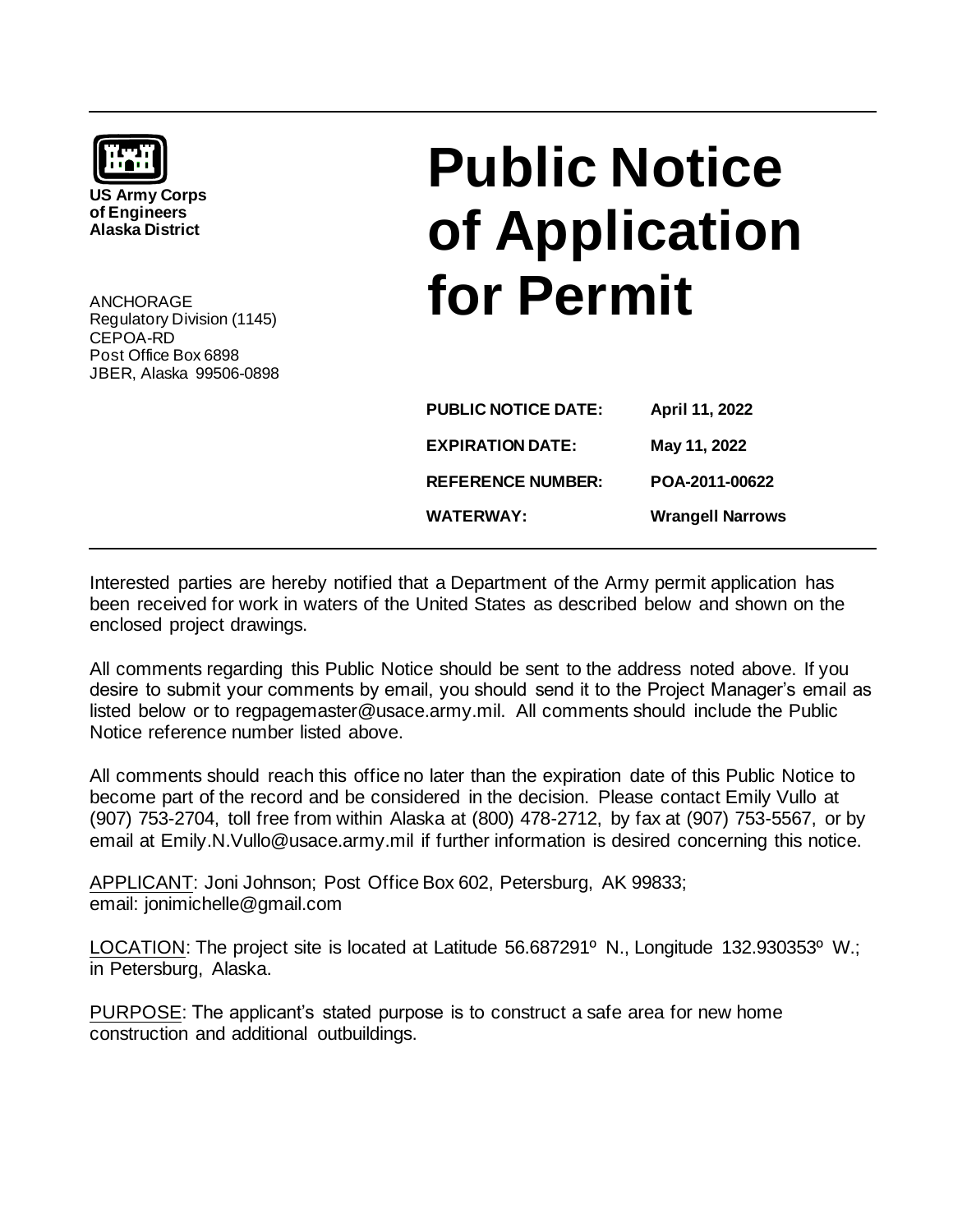PROPOSED WORK: Work would include removing the existing float house that is currently beached. The existing pad on the property would then be expanded 0.04-acre below the high tide line. All work would be performed in accordance with the enclosed plan (sheets 1-3), dated March 13, 2022.

ADDITIONAL INFORMATION: The site is atypical. The trees on the lot were harvested when Mitkof Highway was constructed in the 1950's and slash was deposited and left on site. The road prism within the State of Alaska right of way to the east of the driveway is a mix of unconsolidated boulders and material that continues to creep downslope. The yard on the lot is settling as the slash underneath the fill rots and interstitial spaces are filled. The existing rock pad is roughly 18 inches to 24 inches of fill over road construction materials and is not suitable for residential structures due to the settling process. A float house (20 feet by 60 feet) has been on site since 1979. After removing the float house, the applicant would allow the upper beach meadow to revegetate.

APPLICANT PROPOSED MITIGATION: The applicant proposes the following mitigation measures to avoid, minimize, and compensate for impacts to waters of the United States from activities involving discharges of dredged or fill material.

a. Avoidance: The parcel is narrow, bounded by Mitkof Highway and the Falls Creek tide flats. The State of Alaska right of way and highway-related road prism and slash/fill prevents construction elsewhere in conjunction with using the existing pad.

b. Minimization: The applicant would only place the minimal amount of fill necessary to fulfil the proposed project purpose. The float house removal and fill placement would occur at low tide when there is no water present in the project area. No fill would be placed below mean high water.

c. Compensatory Mitigation: The applicant is not proposing any compensatory mitigation due to the small scale of the project which would have a minimal impact on the surrounding area.

WATER QUALITY CERTIFICATION: A permit for the described work will not be issued until a certification or waiver of certification, as required under Section 401 of the Clean Water Act (Public Law 95-217), has been received from the Alaska Department of Environmental Conservation.

CULTURAL RESOURCES: The latest published version of the Alaska Heritage Resources Survey (AHRS) has been consulted for the presence or absence of historic properties, including those listed in or eligible for inclusion in the National Register of Historic Places. There are no known cultural resources in the permit area or within the vicinity of the permit area. The permit area includes the footprint of the fill below the High Tide Line and the footprint where the float house would be removed below the Ordinary High Water Mark.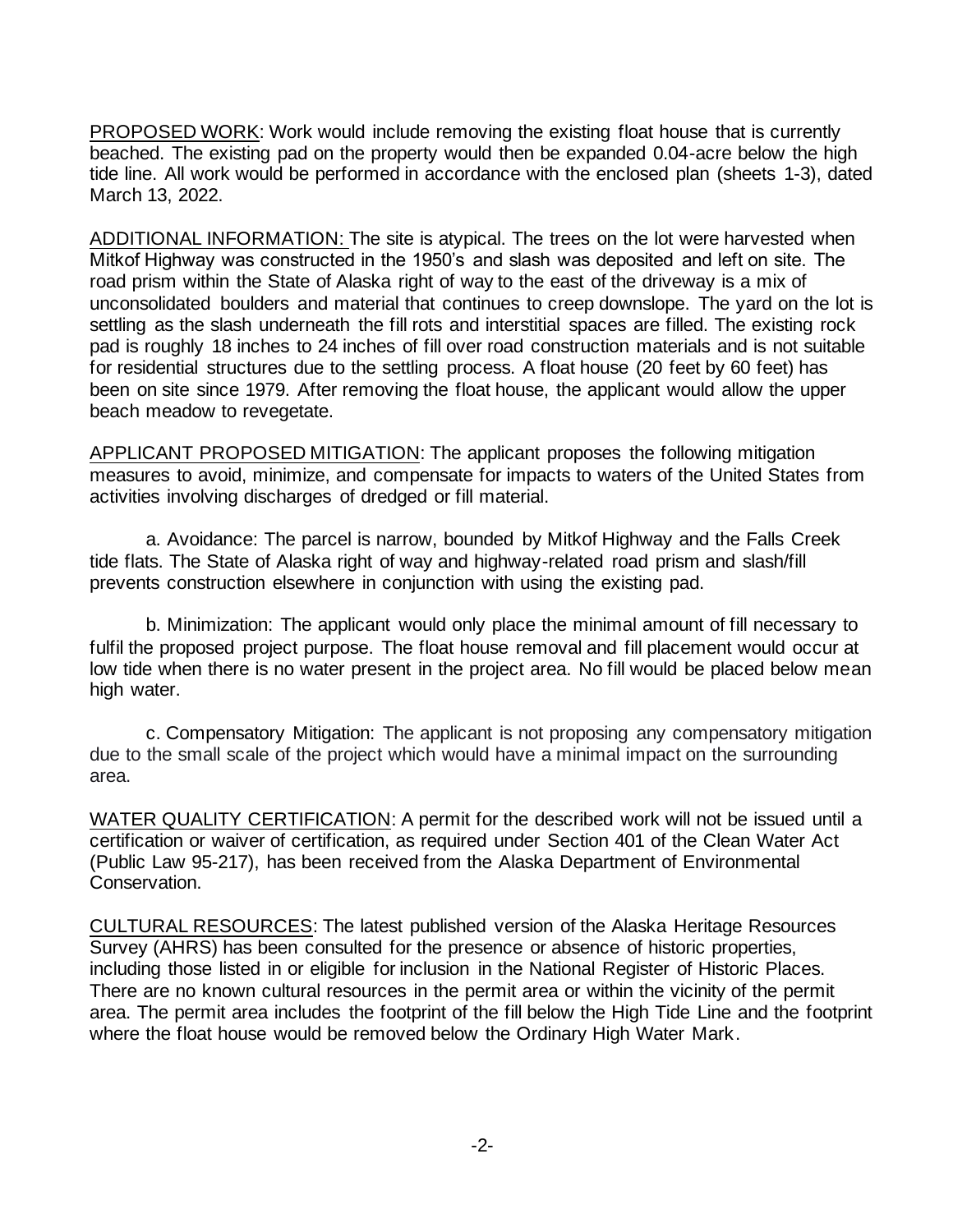Consultation of the AHRS constitutes the extent of cultural resource investigations by the U.S. Army Corps of Engineers (Corps) at this time, and we are otherwise unaware of the presence of such resources. The Corps has made a No Historic Properties Affected (No Effect) determination for the proposed project. This application is being coordinated with the State Historic Preservation Office (SHPO), federally recognized tribes, and other consulting parties. Any comments SHPO, federally recognized tribes, and other consulting parties may have concerning presently unknown archeological or historic data that may be lost or destroyed by work under the requested permit will be considered in our final assessment of the described work. The Corps is requesting the SHPO's concurrence with this determination.

ENDANGERED SPECIES: The project area is within the known or historic range of the threatened Mexico Distinct Population Segment (DPS) humpback whale (*Megaptera novaeangliae*) and the endangered Western DPS Steller sea lion (*Eumetopias jubatus*).

We have determined the described activity would have no effect on the Mexico DPS humpback whale or the Western DPS Steller sea lion and would have no effect on any designated or proposed critical habitat under the Endangered Species Act of 1973 (87 Stat. 844). Therefore, no consultation with the U.S. Fish and Wildlife Service or the National Marine Fisheries Service (NMFS) is required. However, any comments they may have concerning endangered or threatened wildlife or plants or their critical habitat will be considered in our final assessment of the described work.

ESSENTIAL FISH HABITAT: The Magnuson-Stevens Fishery Conservation and Management Act, as amended by the Sustainable Fisheries Act of 1996, requires all Federal agencies to consult with the NMFS on all actions, or proposed actions, permitted, funded, or undertaken by the agency, that may adversely affect Essential Fish Habitat (EFH).

We have determined the described activity may adversely affect EFH in the project area for the following species Chinook (*Oncorhynchus tshawytscha*), chum (*Oncorhynchus keta*), coho (*Oncorhynchus kisutch*), sockeye (*Oncorhynchus nerka*) and pink salmon (*Oncorhynchus gorbuscha*). The proposed project may adversely affect EFH quantity for the above listed species due to the removal of 0.04-acre of intertidal habitat. This Public Notice initiates EFH consultation with the NMFS. Any comments or recommendations they may have concerning EFH will be considered in our final assessment of the described work.

TRIBAL CONSULTATION: The Corps fully supports tribal self-governance and government-togovernment relations between Federally recognized Tribes and the Federal government. Tribes with protected rights or resources that could be significantly affected by a proposed Federal action (e.g., a permit decision) have the right to consult with the Alaska District on a government-to-government basis. Views of each Tribe regarding protected rights and resources will be accorded due consideration in this process. This public notice serves as notification to the Tribes within the area potentially affected by the proposed work and invites their participation in the Federal decision-making process regarding the protected Tribal right or resource. Consultation may be initiated by the affected Tribe upon written request to the District Commander during the public comment period.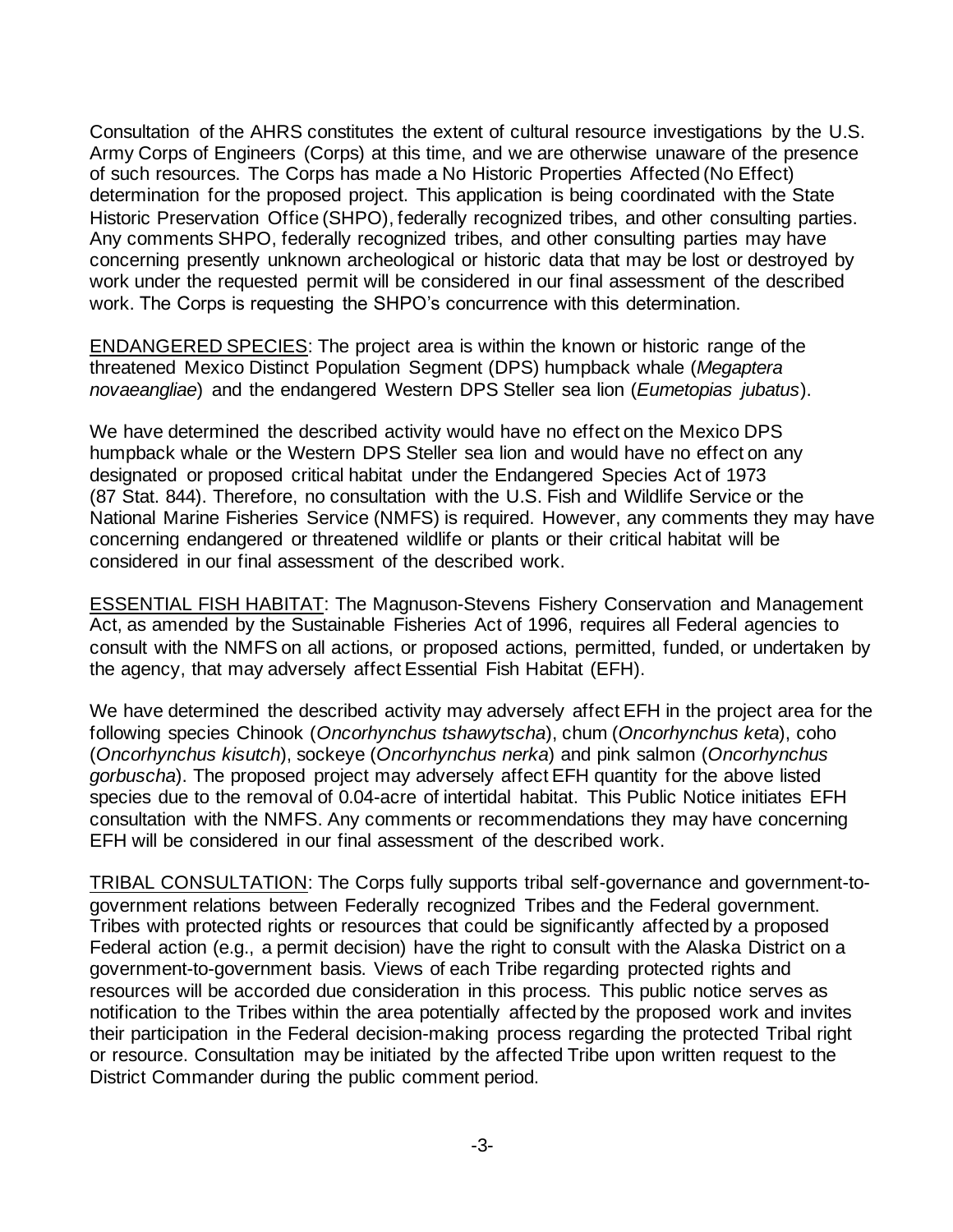PUBLIC HEARING: Any person may request, in writing, within the comment period specified in this notice, that a public hearing be held to consider this application. Requests for public hearings shall state, with particularity, reasons for holding a public hearing.

EVALUATION: The decision whether to issue a permit will be based on an evaluation of the probable impacts, including cumulative impacts of the proposed activity and its intended use on the public interest. Evaluation of the probable impacts, which the proposed activity may have on the public interest, requires a careful weighing of all the factors that become relevant in each particular case. The benefits, which reasonably may be expected to accrue from the proposal, must be balanced against its reasonably foreseeable detriments. The outcome of the general balancing process would determine whether to authorize a proposal, and if so, the conditions under which it will be allowed to occur. The decision should reflect the national concern for both protection and utilization of important resources. All factors, which may be relevant to the proposal, must be considered including the cumulative effects thereof. Among those are conservation, economics, aesthetics, general environmental concerns, wetlands, cultural values, fish and wildlife values, flood hazards, floodplain values, land use, navigation, shore erosion and accretion, recreation, water supply and conservation, water quality, energy needs, safety, food and fiber production, mineral needs, considerations of property ownership, and, in general, the needs and welfare of the people. For activities involving 404 discharges, a permit will be denied if the discharge that would be authorized by such permit would not comply with the Environmental Protection Agency's 404(b)(l) guidelines. Subject to the preceding sentence and any other applicable guidelines or criteria (see Sections 320.2 and 320.3), a permit will be granted unless the District Commander determines that it would be contrary to the public interest.

The Corps is soliciting comments from the public; Federal, State, and local agencies and officials; Indian Tribes; and other interested parties in order to consider and evaluate the impacts of this proposed activity. Any comments received will be considered by the Corps to determine whether to issue, modify, condition or deny a permit for this proposal. To make this decision, comments are used to assess impacts on endangered species, historic properties, water quality, general environmental effects, and the other public interest factors listed above. Comments are used in the preparation of an Environmental Assessment and/or an Environmental Impact Statement pursuant to the National Environmental Policy Act. Comments are also used to determine the need for a public hearing and to determine the overall public interest of the proposed activity.

AUTHORITY: This permit will be issued or denied under the following authorities: (X) Perform work in or affecting navigable waters of the United States – Section 10 Rivers and Harbors Act 1899 (33 U.S.C. 403).

(X) Discharge dredged or fill material into waters of the United States – Section 404 Clean Water Act (33 U.S.C. 1344). Therefore, our public interest review will consider the guidelines set forth under Section 404(b) of the Clean Water Act (40 CFR 230).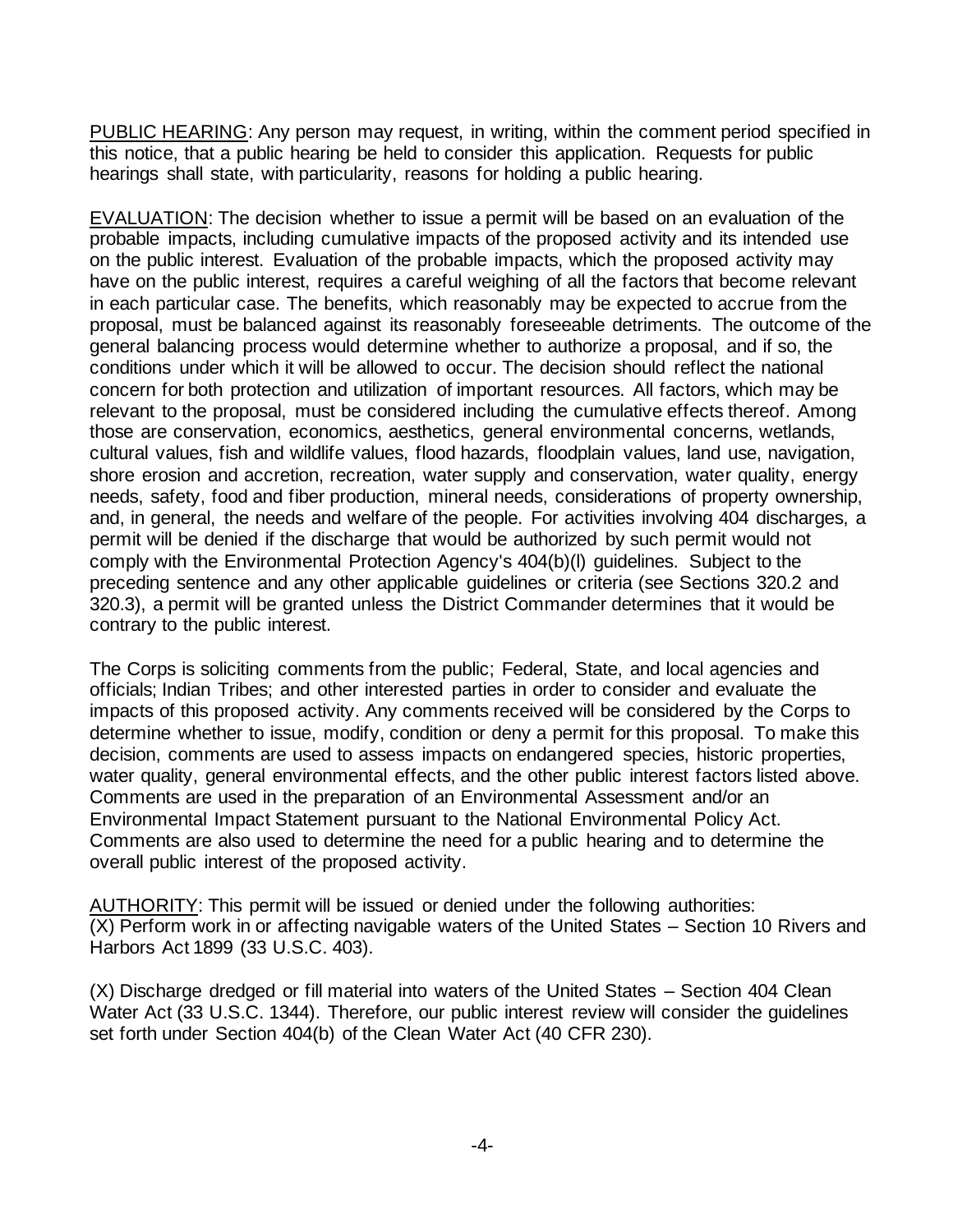Project drawings and a Notice of Application for State Water Quality Certification are enclosed with this Public Notice.

> District Commander U.S. Army, Corps

**Enclosures**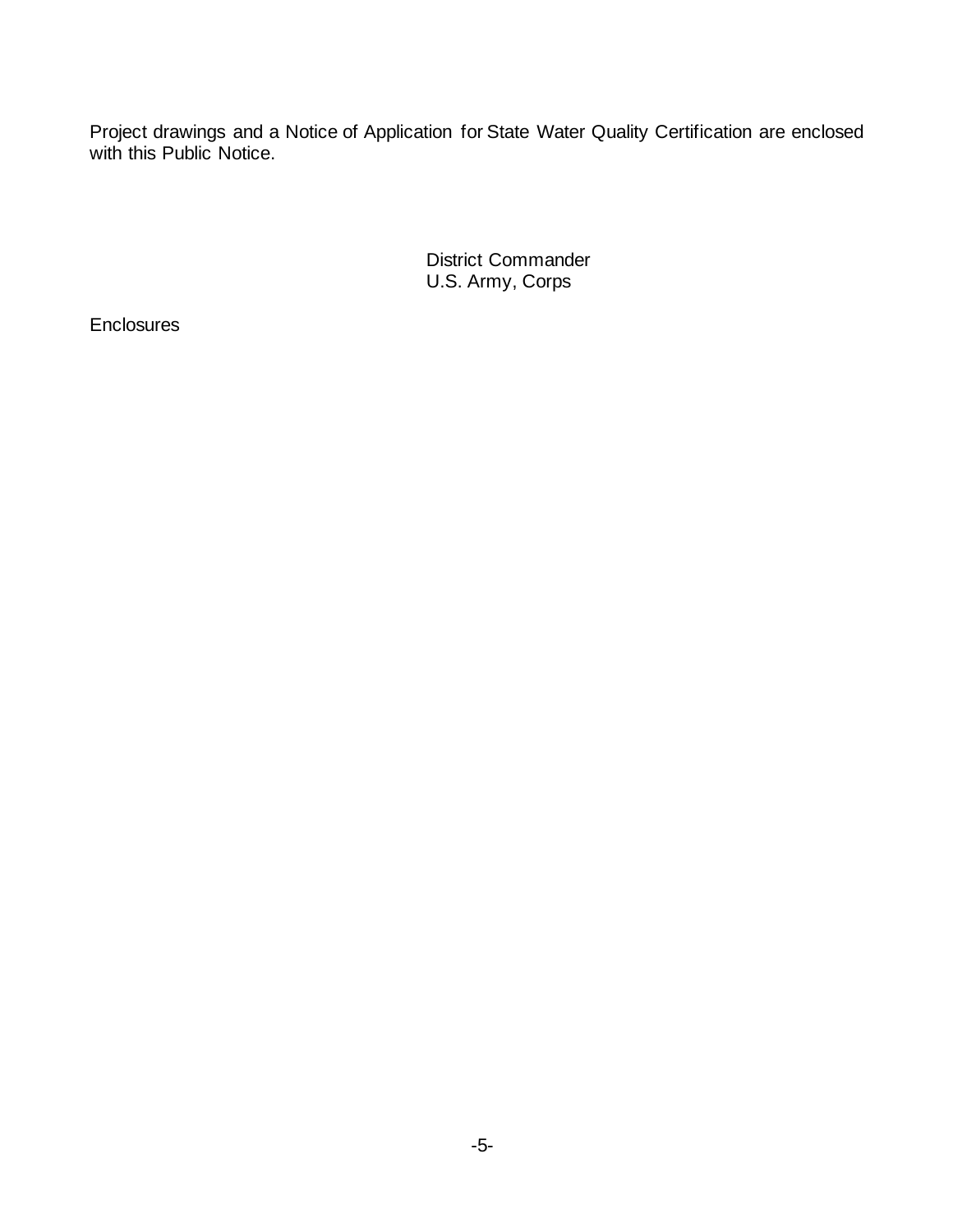

Contract of the Contract of the

## PUBLIC NOTICE

Alaska Department of Environmental Conservation (DEC) Wastewater Discharge Authorization Program/401 Certification 555 Cordova Street, Anchorage AK 99501-2617 Phone: 907-269-6285|Email: [DEC-401Cert@alaska.gov](mailto:DEC-401Cert@alaska.gov)

## Notice of Application for State Water Quality Certification

Any applicant for a federal license or permit to conduct an activity that might result in a discharge into navigable waters, in accordance with Section 401 of the Clean Water Act (CWA) of 1977 (PL95-217), also must apply for and obtain certification from the Alaska Department of Environmental Conservation that the discharge will comply with the CWA, the Alaska Water Quality Standards, and other applicable State laws.

Notice is hereby given that a request for a CWA §401 Water Quality Certification of a Department of the Army Permit application, Corps' Reference Number POA-2011-00622, Wrangell Narrows, has been received for the discharge of dredged and/or fill materials into waters of the United States (WOUS), including wetlands, as described in the Corps public notice and project figures/drawings (18 AAC 15.180).

Any person desiring to comment on the project with respect to water quality, may submit comments electronically via email to [DEC-401cert@alaska.gov](mailto:DEC-401cert@alaska.gov) by the expiration date of the Corps of Engineer's public notice. All comments need to include the Corps public notice reference number in the subject heading. Physically mailed comments must be postmarked on or before the expiration date of the public notice.

After reviewing the application, the Department may certify there is reasonable assurance the activity, and any discharge that might result, will comply with the CWA, the Alaska Water Quality Standards, and other applicable State laws. The Department also may deny or waive certification.

The permit application and associated documents are available for review. For inquires or to request copies of the documents, contact [dec-401cert@alaska.gov,](mailto:dec-401cert@alaska.gov) or call 907-269-6285.

## **Disability Reasonable Accommodation Notice**

The State of Alaska, Department of Environmental Conservation complies with Title II of the Americans with Disabilities Act (ADA) of 1990. If you are a person with a disability who may need special accommodation in order to participate in this public process, please contact ADA Coordinator Brian Blessington at 907-269-6272 or TDD Relay Service 1-800-770-8973/TTY or dial 711 within 5 days of the expiration date of this public notice to ensure that any necessary accommodations can be provided.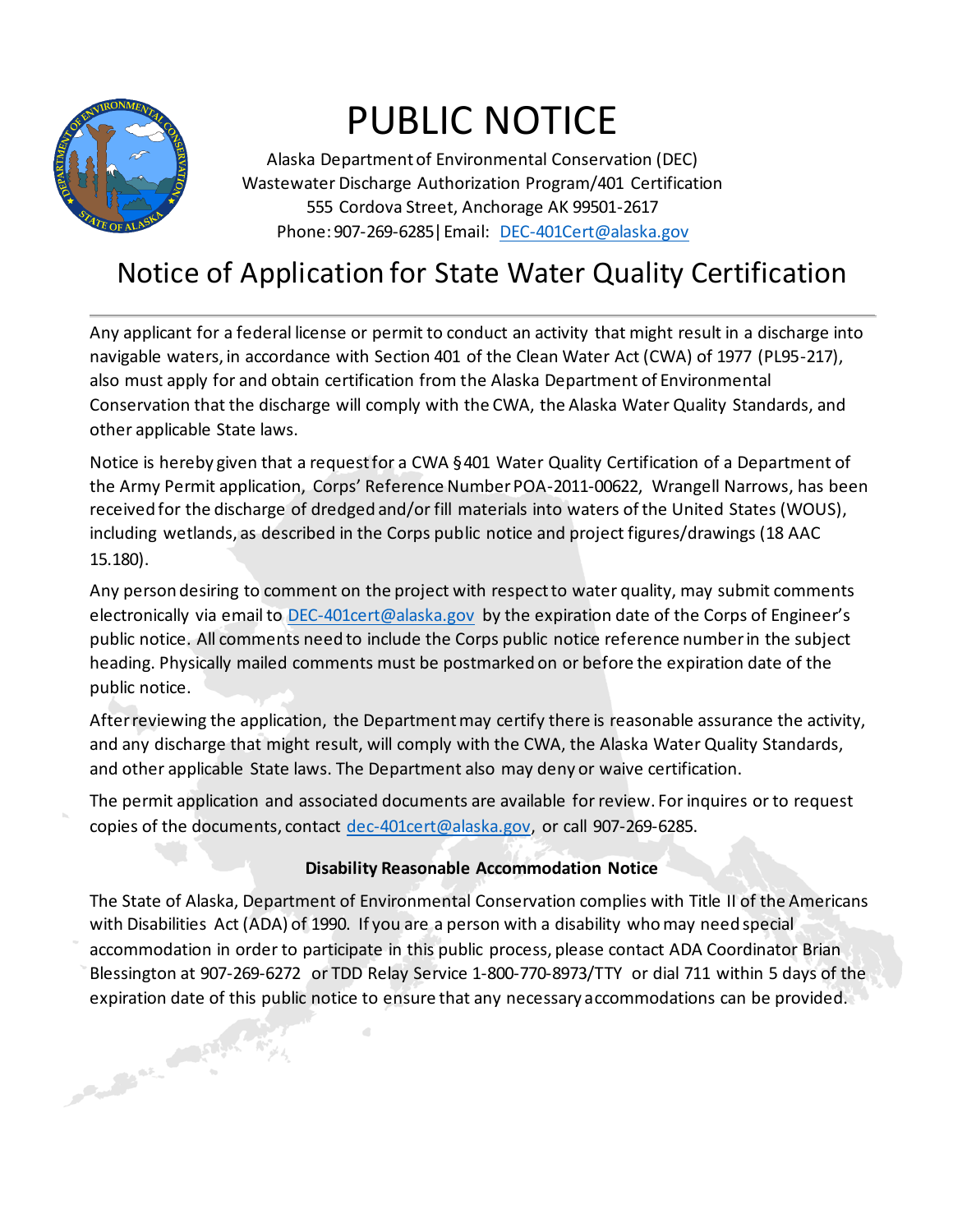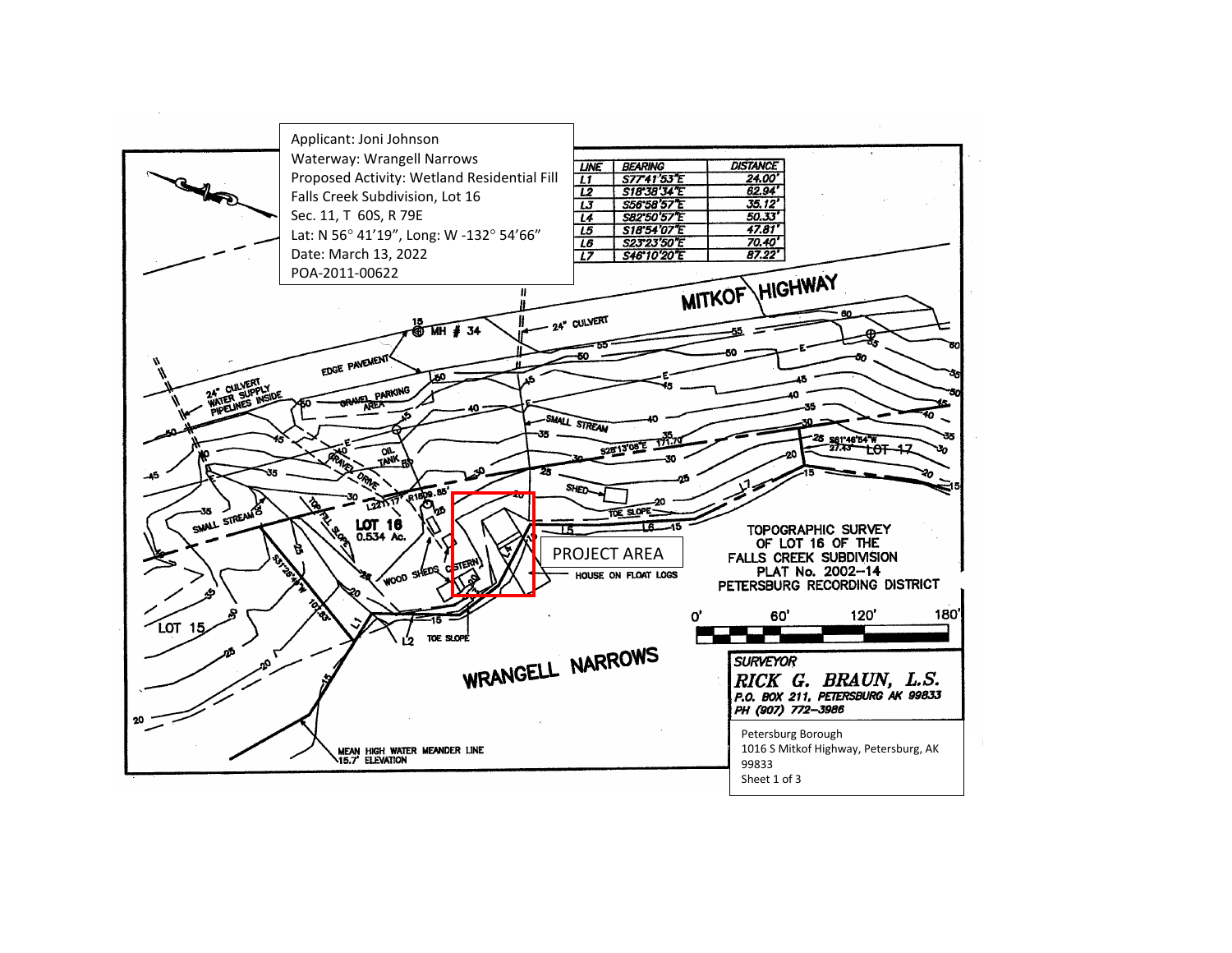